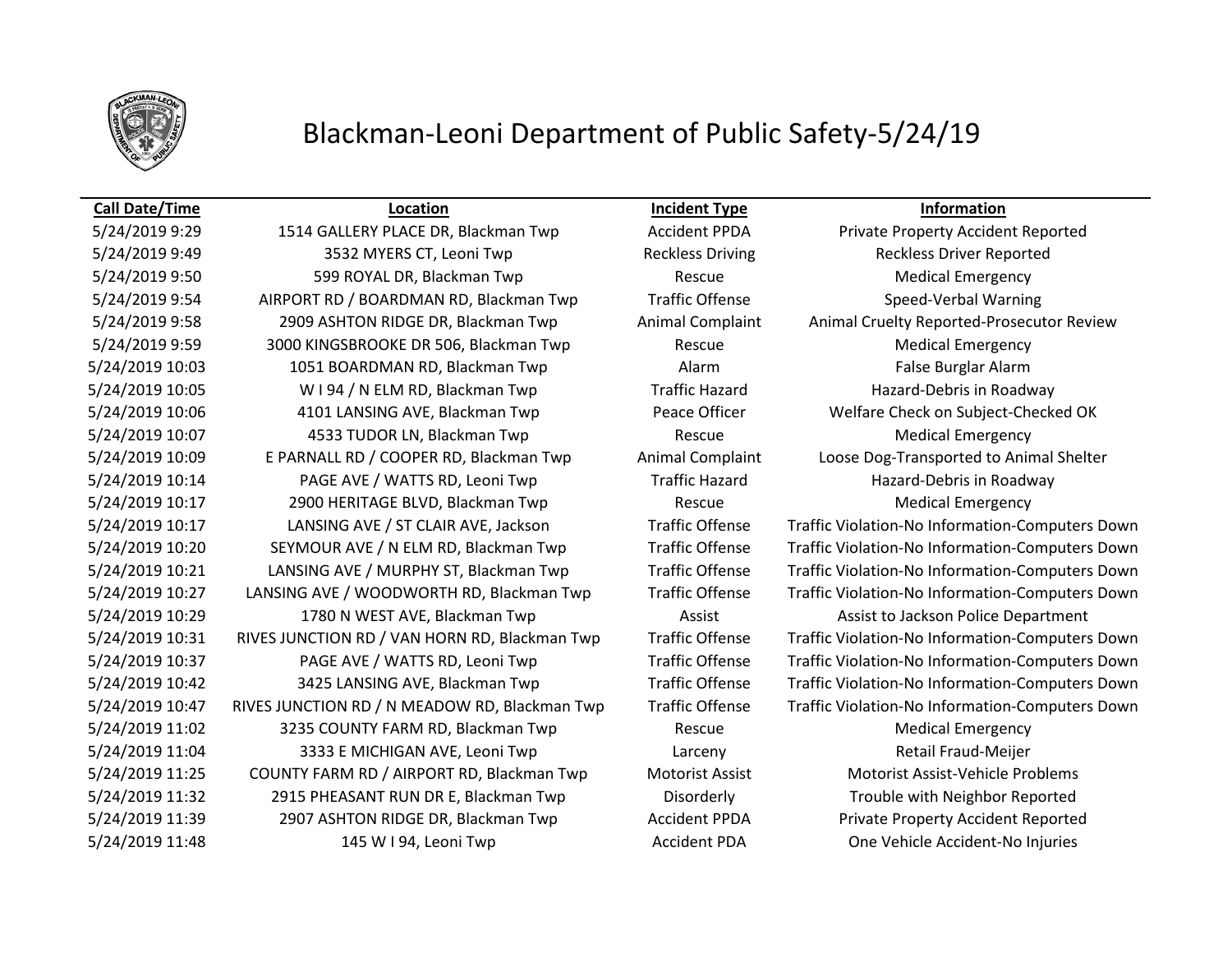

### **Call Date/Time Location Incident Type Information**

5/24/2019 12:47 N US 127 / VAN HORN RD, Blackman Twp Traffic Offense Speed-Citation Issued 5/24/2019 12:51 2375 WINDEMERE DR, Blackman Twp **Assist Assist Assist Lackman Assist Assist Assist Assist Communist Assist Assist Assist Assist Assist Assist Assist Assist Assist Assist Assist Assist Assist Assist Assist A** 5/24/2019 13:03 N WEST AVE / BOARDMAN RD, Blackman Twp Traffic Offense Speed-Verbal Warning 5/24/2019 13:12 6745 OLD WAGON TRL, Blackman Twp Rescue Medical Emergency 5/24/2019 13:17 625 W NORTH ST, Jackson **Fire** Fire **Assist to Jackson Fire Department** 5/24/2019 13:22 N US 127 / W PARNALL RD, Blackman Twp Traffic Offense Speed-Verbal Warning 5/24/2019 13:31 311 HUGGINS RD, Leoni Twp Larceny Larceny from Vehicle Reported 5/24/2019 13:32 **7945 DUNN RD, Leoni Twp** Rescue Rescue Medical Emergency 5/24/2019 14:29 HALLETT ST / LOWELL AVE, Blackman Twp Stolen Vehicle Stolen Vehicle Reported 5/24/2019 14:50 141 E I 94, Blackman Twp Traffic Hazard Hazard-Debris in Roadway 5/24/2019 15:01 6100 ANN ARBOR RD, Leoni Twp Accident PDA Two Vehicle Accident-No Injuries 5/24/2019 15:05 4335 COUNTY FARM RD, Blackman Twp Accident PPDA Private Property Accident Reported 5/24/2019 15:13 2832 MEADOWOOD DR, Blackman Twp Disorderly Trouble with Subject Reported 5/24/2019 15:14 3333 E MICHIGAN AVE, Leoni Twp Rescue Rescue Medical Emergency 5/24/2019 15:16 5841 ANN ARBOR RD, Leoni Twp Peace Officer Welfare Check on Subject-Unable to Locate 5/24/2019 16:05 E I 94 / HAWKINS RD, Leoni Twp Accident PDA One Vehicle Accident-No Injuries 5/24/2019 16:06 2367 WINDEMERE DR, Blackman Twp Peace Officer Stand-By While Belongings Picked-Up 5/24/2019 16:21 337 MCCONNEL DR, Blackman Twp Peace Officer Welfare Check on Subject-Checked OK 5/24/2019 16:35 881 LONGFELLOW AVE, Blackman Twp **Assist Assist Assist to Child Protective Services** 5/24/2019 16:43 3000 KINGSBROOKE DR, Blackman Twp Rescue Medical Emergency 5/24/2019 17:13 E I 94 / SARGENT RD, Leoni Twp Traffic Offense Speed-Citation Issued 5/24/2019 17:17 500 BALLARD RD, Leoni Twp Peace Officer Welfare Check on Subject-Checked OK 5/24/2019 17:27 3300 SPIREA CT 609, Blackman Twp Rescue Medical Emergency 5/24/2019 17:27 **1275 BREEZY LN, Leoni Twp** Alarm Alarm **False Burglar Alarm** False Burglar Alarm 5/24/2019 17:39 WINDHAM HILLS BLVD / COVINGTON CT, Blackman Twp Traffic Offense Equipment-Verbal Warning 5/24/2019 18:24 2926 WOODS CIR, Blackman Twp Domestic Domestic Dispute-Verbal 5/24/2019 18:24 2699 AIRPORT RD, Blackman Twp Larceny Larceny of Cell Phone Reported-District Library 5/24/2019 18:25 6000 RIVES JUNCTION RD, Blackman Twp Traffic Hazard Hazard-Debris in Roadway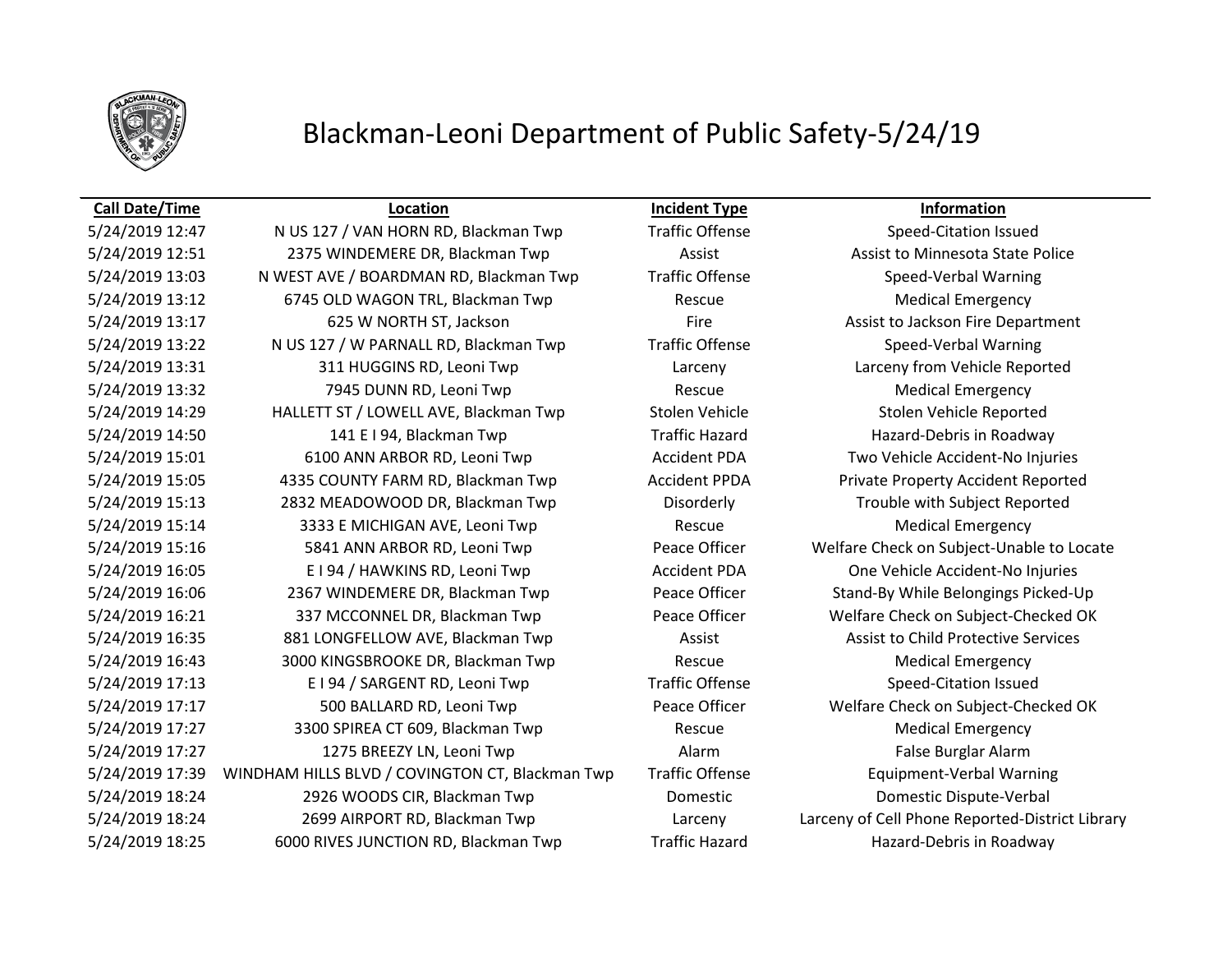

### **Call Date/Time Location Incident Type Information**

5/25/2019 4:40 125 PEACH ST, Blackman Twp Rescue Medical Emergency

5/24/2019 18:36 2840 MEADOWOOD DR, Blackman Twp Domestic Domestic Dispute-Verbal 5/24/2019 19:03 144 E I 94, Leoni Twp Traffic Hazard Hazard-Debris in Roadway 5/24/2019 19:17 215 LAFAYETTE RD, Leoni Twp Rescue Rescue Medical Emergency 5/24/2019 19:45 6119 ANN ARBOR RD, Leoni Twp Accident PI Car/Bicycle Accident Reported-Unable to Locate 5/24/2019 20:01 2704 E MICHIGAN AVE, Blackman Twp Warrants Attempted Warrant Pick-Up-No Contact 5/24/2019 20:44 729 BLACKMAN RD, Blackman Twp **Assist Assist Assist to Child Protective Services** 5/24/2019 20:53 226 LONG AVE, Leoni Twp Suspicious Situation Suspicious Situation Reported 5/24/2019 20:55 E KIMMEL RD / HAGUE AVE, Summit Twp Assist Assist Assist Assist to Michigan State Police 5/24/2019 21:13 2100 SPRINGPORT RD 102, Blackman Twp Rescue Medical Emergency 5/24/2019 21:18 5725 RIVES JUNCTION RD, Blackman Twp Rescue Medical Emergency 5/24/2019 21:18 2915 PHEASANT RUN DR C, Blackman Twp Larceny Larceny Reported-Handgun Stolen 5/24/2019 22:15 3300 W PARNALL RD, Blackman Twp Inspection Prop Property Check-Township Park 5/24/2019 22:39 3532 MYERS CT, Leoni Twp Peace Officer Welfare Check on Subject-Checked OK 5/24/2019 23:07 3702 PAGE AVE, Leoni Twp Assist Assist Assist to Columbia Township Police Department 5/24/2019 23:50 ANN ARBOR RD / BENDER ST, Leoni Twp Traffic Offense Suspended License-Citation Issued 5/25/2019 0:28 6027 ANN ARBOR RD, Leoni Twp Rescue Rescue Medical Emergency 5/25/2019 0:35 812 WAYNE ST, Blackman Twp Inspection Prop Property Check-Caller Heard Noises Outside 5/25/2019 0:51 2911 ASHTON RIDGE DR 16, Blackman Twp Warrants Subject Arrested on Outstanding Warrant 5/25/2019 0:53 2948 WOODS CIR, Blackman Twp Domestic Domestic Dispute-Verbal 5/25/2019 1:24 509 PATTIE AVE, Blackman Twp Disorderly Disorderly Person-Citation Issued 5/25/2019 1:29 5226 S BOULDER ST, Blackman Twp Suspicious Situation Suspicious Subjects Reported-Unable to Locate 5/25/2019 1:36 1706 W MICHIGAN AVE, Blackman Twp Domestic Domestic Dispute-Verbal 5/25/2019 2:00 S5558 DOGWOOD DR, Leoni Twp Rescue Rescue Medical Emergency 5/25/2019 2:58 3524 SECHLER DR, Leoni Twp Rescue Rescue Medical Emergency 5/25/2019 3:05 830 ROYAL DR 213, Blackman Twp Disorderly Trouble with Subject Reported 5/25/2019 4:09 2200 SEYMOUR RD, Blackman Twp Alarm Alarm False Burglar Alarm 5/25/2019 4:19 509 PATTIE AVE, Blackman Twp Disorderly Disorderly Fireworks Complaint